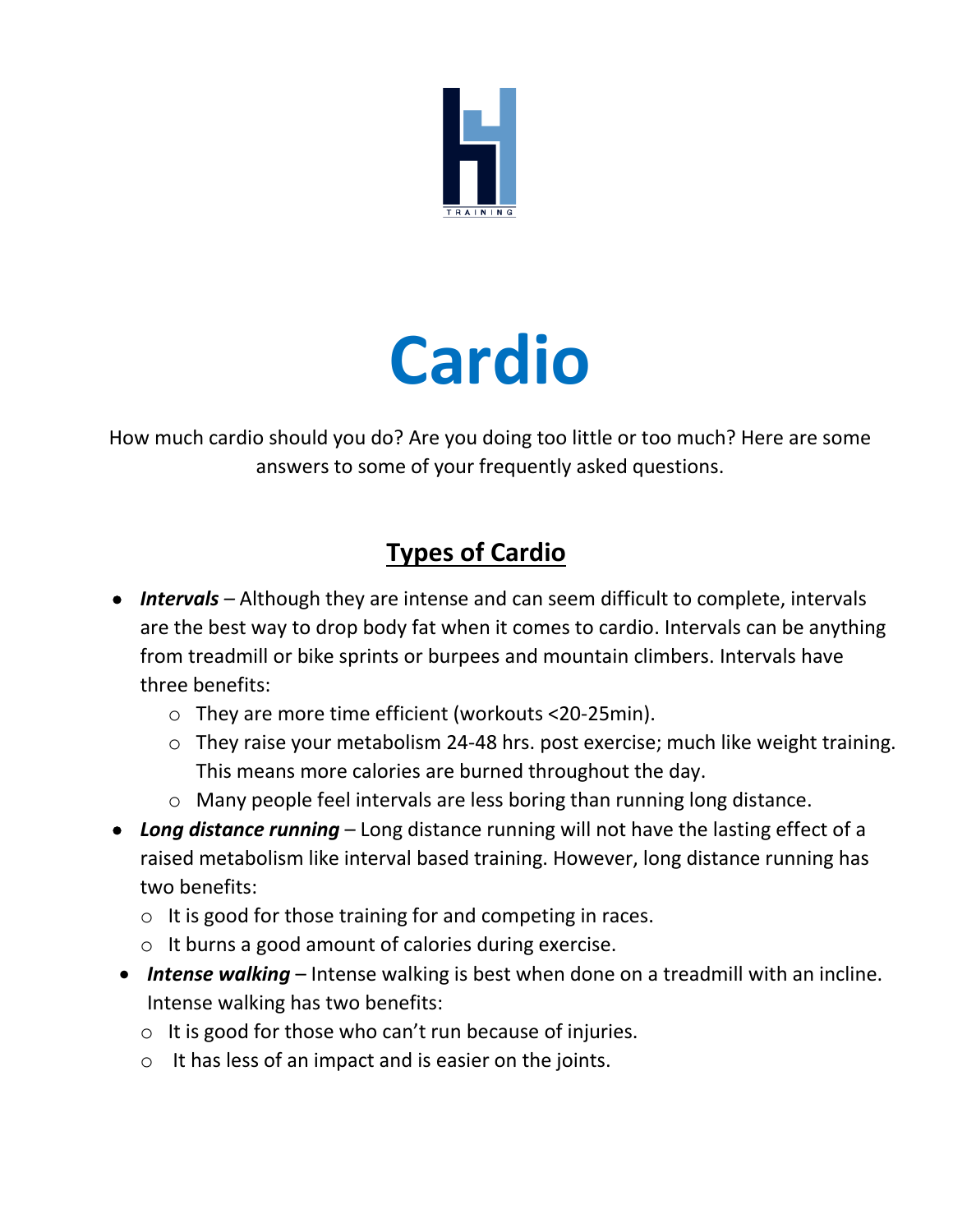# **Cardio Equipment Options**

*It is a good idea to cycle in and out of using different equipment*

- *Bike* Bike offers less impact than running on a treadmill. It is best for those who cannot run. The bike works great for intervals and long distance riding. If you are looking to save the joints then this is the way to go.
- **Treadmill** The treadmill is ideal for sprints and long distance running. This is also good for intense walking with an incline. The treadmill can take its toll on the joints and knees.
- *Rowing Machine*  The rowing machine is great to work both the upper and lower body while avoiding any pounding on the joints. This works great for intervals and distance.
- *Stairmaster/Stepmill/Stairwell*  Stairs can work for intervals but are not ideal. This is a great way to change-up your cardio routine. If using a stairwell, be sure to *not* take the stairs down as this can be very hard on your knees.
- *Body Weight*  Using your body weight is a great option because you don't need any equipment and it can be done anywhere. Examples of body weight cardio include: mountain climbers, burpees, speed skaters, lateral shuffle, running in place, high knees, boxing, and swimming.
- **Elliptical** The elliptical is not as good of an option as any of the five above, but can work if need be. The elliptical tends to be easier. Although most people think it is easier on your joints, the constant deceleration is not the best on your knees.

# **Cardio Game Plan**

*Strength training should always take first priority. Once you are getting in 2-3x a week of strength workouts then focus on adding the cardio. Meaning if you only have 4 days to workout a week then at least two of those should be strength workouts.*

*Ideally we are looking for you to do your cardio workouts on days you are not at H4. Since we do full body strength training in the gym you want you to focus on core and cardio on the days outside H4. As always listen to your body. If you need to take a break then do so.*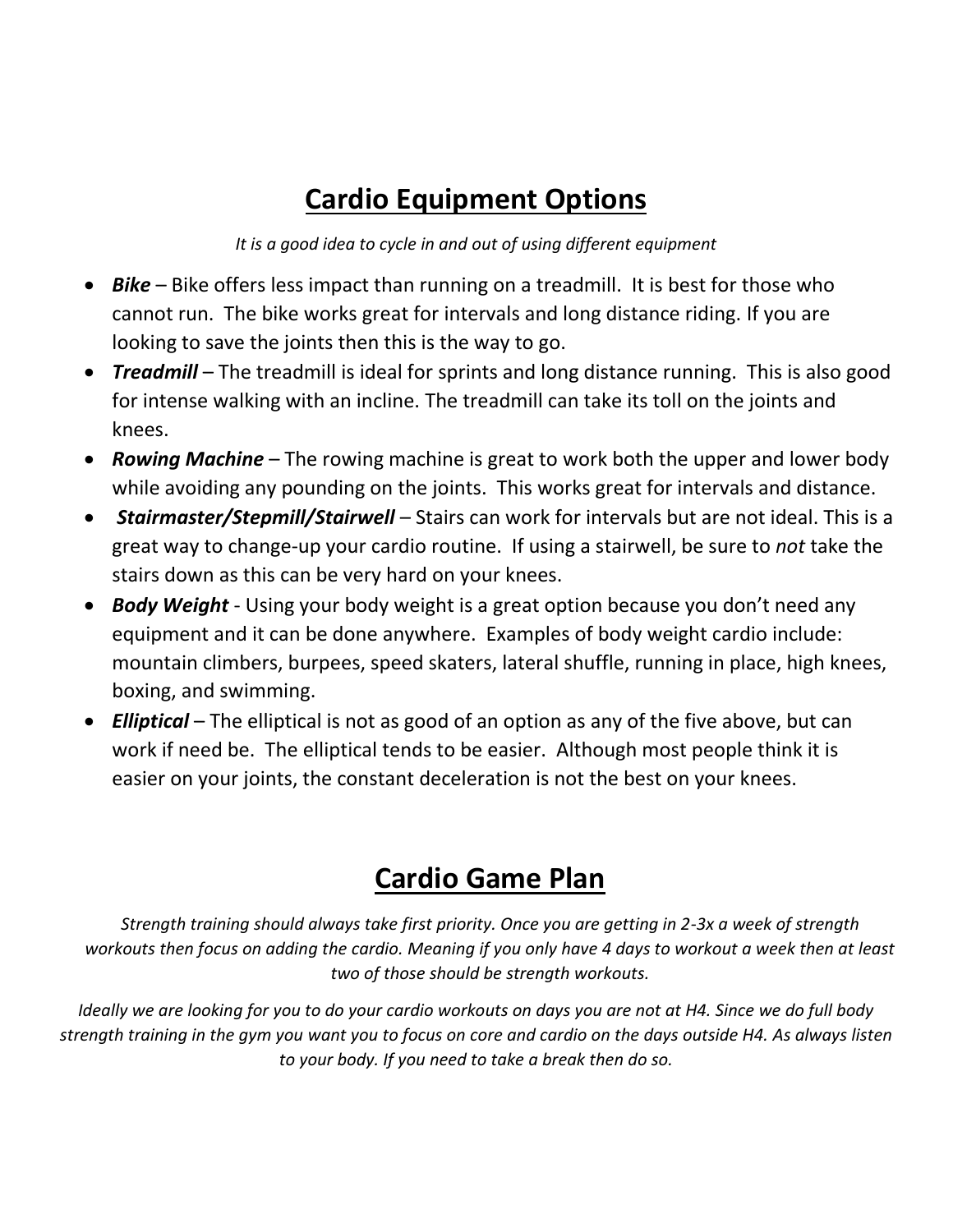| <b>Fitness Level</b>       | Type of Cardio                                        | days/wk                                                                                              | Type of<br>Cardio                   | days/wk                                                                           |
|----------------------------|-------------------------------------------------------|------------------------------------------------------------------------------------------------------|-------------------------------------|-----------------------------------------------------------------------------------|
| <b>Beginner</b>            | Intervals (Includes<br>bodyweight cardio<br>workouts) | • Maybe none<br>depending on<br>injuries or starting<br>fitness level. No<br>more than 1x a<br>week. | Walking,<br>long<br>distance<br>run | 1x a week,<br>2x if no<br>intervals<br>completed                                  |
| Intermediate<br>& Advanced | Intervals (Includes<br>bodyweight cardio<br>workouts) | Generally 2x a week.<br>Could be less if you<br>do more long<br>distance cardio.                     | Walking,<br>long<br>distance<br>run | $1-2x$ a<br>week<br>depending<br>on if you<br>do<br>intervals<br>and how<br>many. |

# **Interval Cardio Ideas**

#### **A) H4 Interval Program –**You should have this once you started at H4. If not please ask!

#### **B) Tri-set Bodyweight Circuit**

- *a.* Pick 3 cardio based exercises. Do 20 seconds of each exercise without stopping and then rest 20 seconds. Repeat 6-12 rounds depending on your fitness level.
- *b.* Here are two example bodyweight circuit routines:
	- *i.* Burpees for 20 sec, Mountain Climbers for 20 sec, Skaters for 20 sec
	- *ii.* Seal Jacks for 20 sec, Predator Jacks for 20 sec, Traditional Jumping Jacks for 20 sec

#### **C) 20/10 cardio routine**

*a.* You will have 4 separate cardio circuits, each consisting of 2 exercises. Ideally pick one cardio and one core based movement for each circuit. For circuit 1 you do 20 seconds of each of the two exercises taking a 10 second rest between each exercise. Do 5 minutes of work, which will end up being 5 rounds. Once you are done you can rest and move on to your second circuit.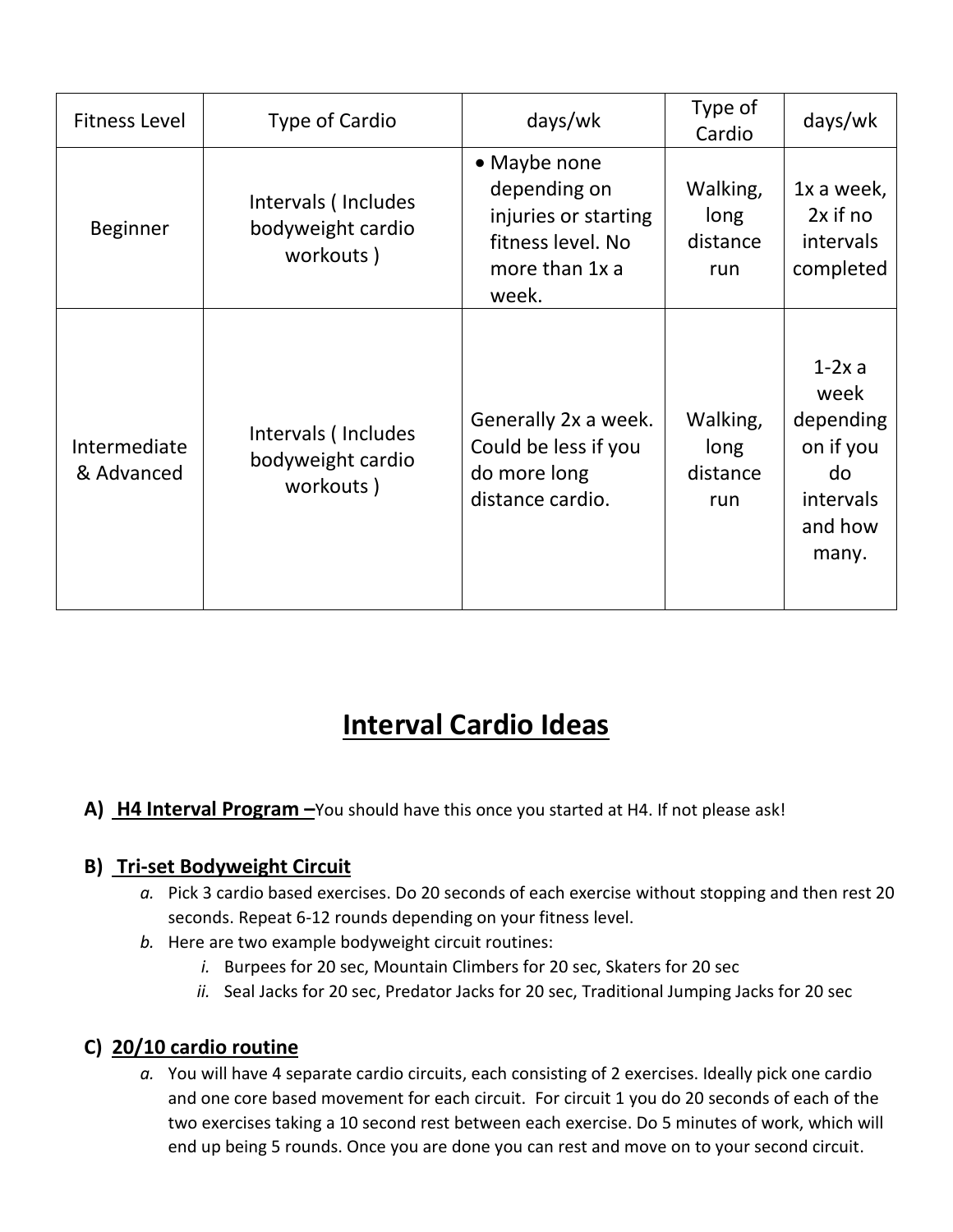Once you have done all 4 circuits you should have worked for a total of 20 minutes (5 minutes each circuit, 4 circuits).

- *b.* Here are 4 example circuits for one 20/10 cardio routine:
	- *i.* Run in Place/Mountain Climbers
	- *ii.* Skaters/Bicycle Crunch
	- *iii.* Bodyweight Squat to Press/Plank Punches
	- *iv.* Air Boxing with Lateral Shuffle/Scissor Kicks

#### **D) Giant Bodyweight Cardio Routine**

- March in place for 3 minutes OR run in placer for 1 min
- Jumping Jacks-50
- March 1 minute OR run in place for 30 sec
- Jumping Jacks-40
- March 1 minute OR run in place for 30 sec
- Speed squats-30
- March 1 minute OR run in place for 30 sec
- Speed squats-20
- March 1 minute OR run in place for 30 sec
- Burpees-15
- March 1 minute OR run in place for 30 sec
- Burpees-10
- March 1 minute OR run in place for 30 sec
- Jumping Jacks-50
- March 1 minute OR run in place for 30 sec
- Jumping Jacks-40

March in place 2 minutes to cool down

\*\* You can also take a rest between 2-3 minutes and then repeat the whole giant set 2-3 times to make it more intense depending on your fitness level.

#### **E) Metabolic Cardio Mix-Up:**

Workout Instructions:

The metabolic cardio mix-up incorporates sprints with body weight exercises for 10-minutes of fun. Perform the circuit below as many times in a row in 10-minutes. Take rest at any time if you need it. Perform twice a week with the aim of getting more work done in the 10-minute time frame. Set up a treadmill at a level 5.0 incline and at a speed you can maintain for 15-seconds. Leave the treadmill on during the entire finisher (use the handrails to jump on and off).

- 1. 15-second treadmill hill sprint (incline level 5.0)
- 2. 20 mountain climbers per leg
- 3. 20 Speed squats
- 4. 15 bicycle crunches per leg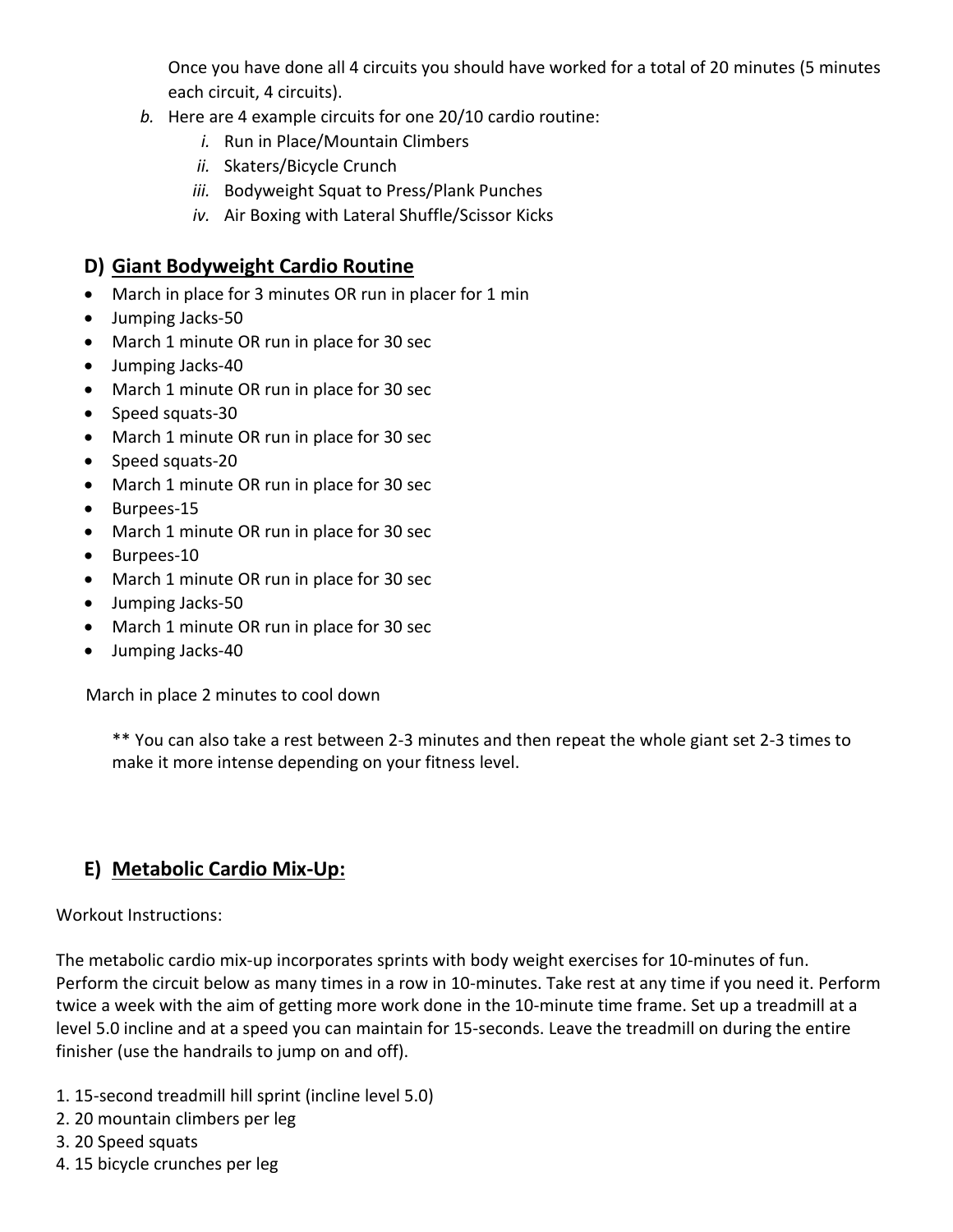- 5. 15-second treadmill hill sprint
- 6. 50 hops jumping rope (or air jump rope)
- 7. 10 burpees
- 8. 15 side planks per side (letting the hips drop up and down)
- 9. 20 jumping jacks
- 10. 15 speed skaters side to side

#### **F) The Sprint Finisher**

Ideally you would perform this finisher on a track, field or a self-propelled treadmill, but a regular treadmill will work as well. Perform each sprint as quickly as possible. Rest periods should be 2:1, meaning that you should rest twice as long as the preceding sprint took to finish (for example, if the 100 yard sprint took 18 seconds, rest for 36 seconds before moving on to the 75 yard sprint).

- > 200 yard sprint
- > 150 yard sprint
- > 100 yard sprint
- > 75 yard sprint
- > 50 yard sprint

#### **G) The Row Finisher ( ROWING MACHINE SPECIFIC )**

Too often the rowing machine sits in the corner of the gym collecting dust. That's unfortunate because it can be one of the most powerful conditioning tools on the cardio floor. To make this harder as you do it more often simply decrease rest periods by 10-15 seconds or add distance to the row.

> 500 meter row

*Rest 3 minutes*

> 300 meter row

*Rest 2 minutes*

> 200 meter row

*Rest 1 minute*

> 100 meter row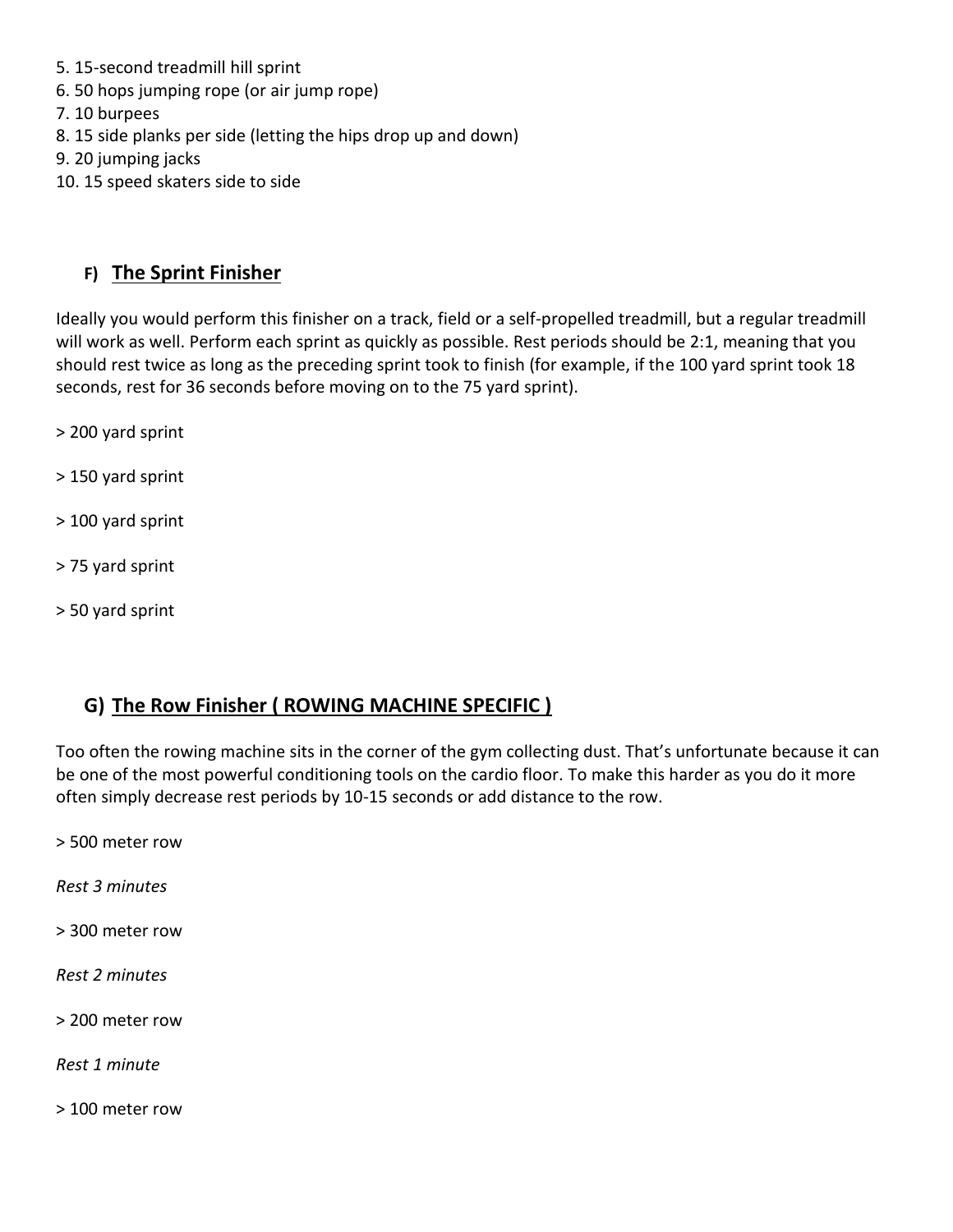#### **H) 1,000 Meter Meltdown ( ROWING MACHINE SPECIFIC )**

Warm up for 5 to 10 minutes. Then set the level to medium and begin your workout. You'll do 3 total sets of 1,000-meter rows. Aim to maintain 28 spm during the first set, 24 spm during the second set, and 26 spm during the final set. Recover with 4 minutes of easy rowing between each set.

• SPM stands for strokes per minute

#### **I) 5 x 300-meter with diminishing rest intervals ( ROWING MACHINE SPECIFIC )**

The 300-meter distance is awesome because it invariably works out to about 60 seconds for most people of reasonably good fitness, but not elite rowing status. If you get lazy, though, your times will slip.It's also a good set-up for people who are just starting out to see quick progress. Try this:

Week 1: 5 x 300 meters with 120 seconds rest between sets Week 2: 5 x 300 meters with 90 seconds rest between sets Week 3: 5 x 300 meters with 75 seconds rest between sets

Week 4: 5 x 300 meters with 60 seconds rest between sets

#### **J) 20 Minute Treadmill Challenge #1**

| <b>Minutes: 0:00-3:00</b>  | Miles Per Hour:<br>3.0 | Incline: 1   |
|----------------------------|------------------------|--------------|
| <b>Minutes: 3:00-3:30</b>  | MPH: 3.5               | Incline: 2   |
| <b>Minutes: 3:30-4:00</b>  | MPH: 3.5               | $Incline: 4$ |
| <b>Minutes: 4:00-4:30</b>  | MPH: 3.5               | Incline: 6   |
| <b>Minutes: 4:30-5:00</b>  | MPH: 3.5               | Incline: 7   |
| <b>Minutes: 5:00-6:00</b>  | MPH: 4.0               | Incline: 1   |
| <b>Minutes: 7:00-7:30</b>  | MPH: 4.5               | Incline: 2   |
| <b>Minutes: 7:30-8:00</b>  | MPH: 4.5               | Incline: 4   |
| <b>Minutes: 8:00-8:30</b>  | MPH: 4.5               | Incline: 6   |
| <b>Minutes: 8:30-9:00</b>  | MPH: 4.5               | Incline: 7   |
| <b>Minutes: 9:00-10:00</b> | MPH: 3.5               | Incline: 1   |
| Minutes: 10:00-11:00       | MPH: 6.0               | Incline: 1   |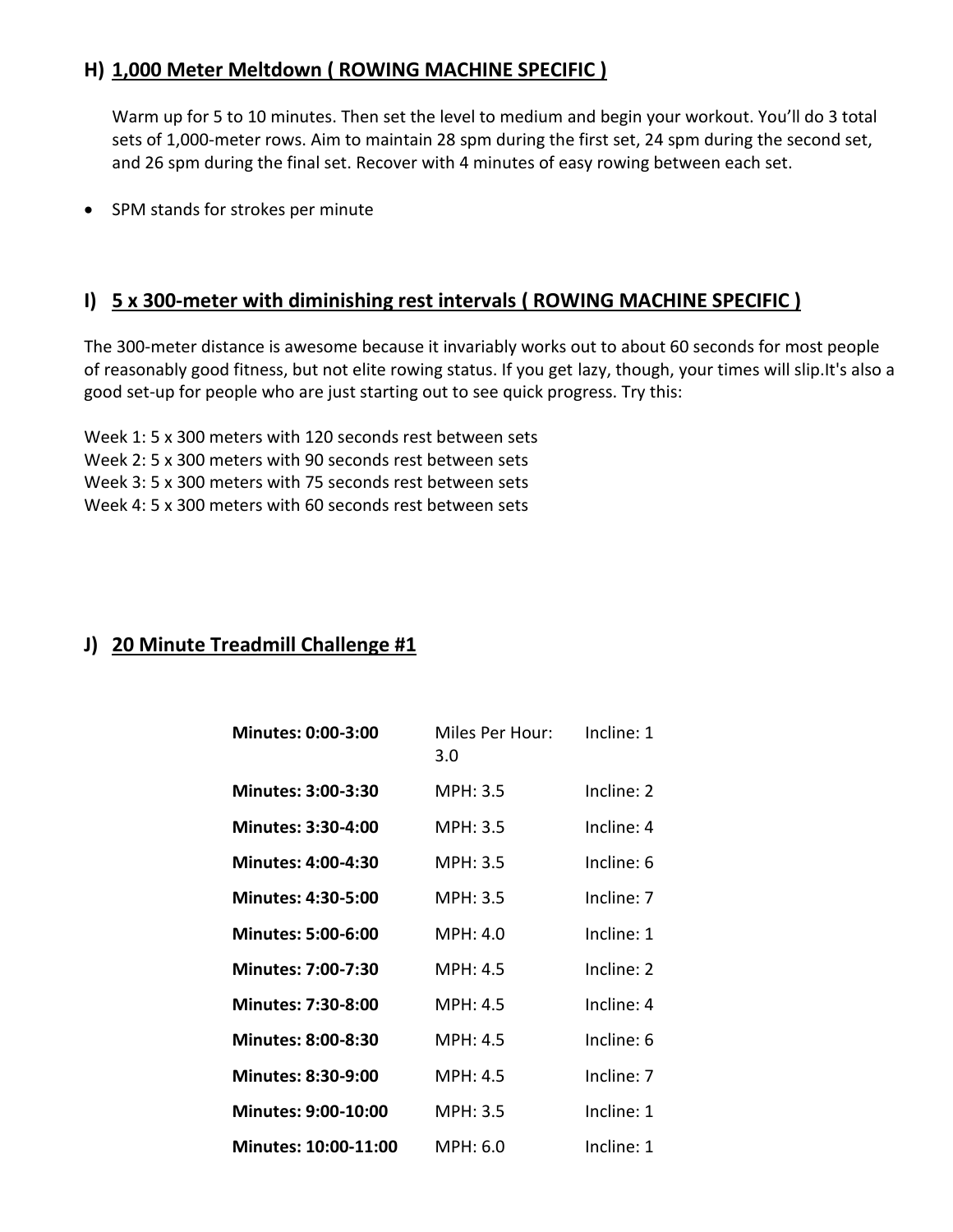| Minutes: 11:00-12:00        | <b>MPH: 3.5</b> | Incline: 1 |
|-----------------------------|-----------------|------------|
| Minutes: 12:00-12:30        | MPH: 5.0        | Incline: 2 |
| Minutes: 12:30-13:00        | MPH: 5.0        | Incline: 4 |
| Minutes: 13:00-13:30        | MPH: 5.0        | Incline: 6 |
| Minutes: 13:30-14:00        | MPH: 5.0        | Incline: 7 |
| Minutes: 14:00-16:00        | MPH: 3.5        | Incline: 1 |
| Minutes: 16:00-17:00        | MPH: 6.0        | Incline: 1 |
| <b>Minutes: 17:00-20:00</b> | MPH: 3.0        | Incline: 1 |

## **K) 20 Minute Treadmill Challenge #2**

| <b>Minutes</b> | Speed (MPH) | Incline (%) |
|----------------|-------------|-------------|
| $0:00 - 5:00$  | 4           | $3 - 3.5$   |
| 5:00-7:00      | 4           | $8 - 10$    |
| 7:00-8:00      | 4           | 4-6         |
| 8:00-10:00     | 4           | 10          |
| 10:00-11:00    | 4           | 5-7         |
| 11:00-13:00    | 4           | 12          |
| 13:00-14:00    | 4           | 10          |
| 14:00-15:00    | 4           | 12          |
| 15:00-20:00    | 4           | $2 - 4$     |

**Tip:** Beginners should start with a speed of 3.5 MPH; advanced exercisers can go up to 5.

#### **L) 20 Minute Treadmill Challenge #3**

**Minutes Pace** 0:00-10:00 Warm-up jog; 5.0 MPH.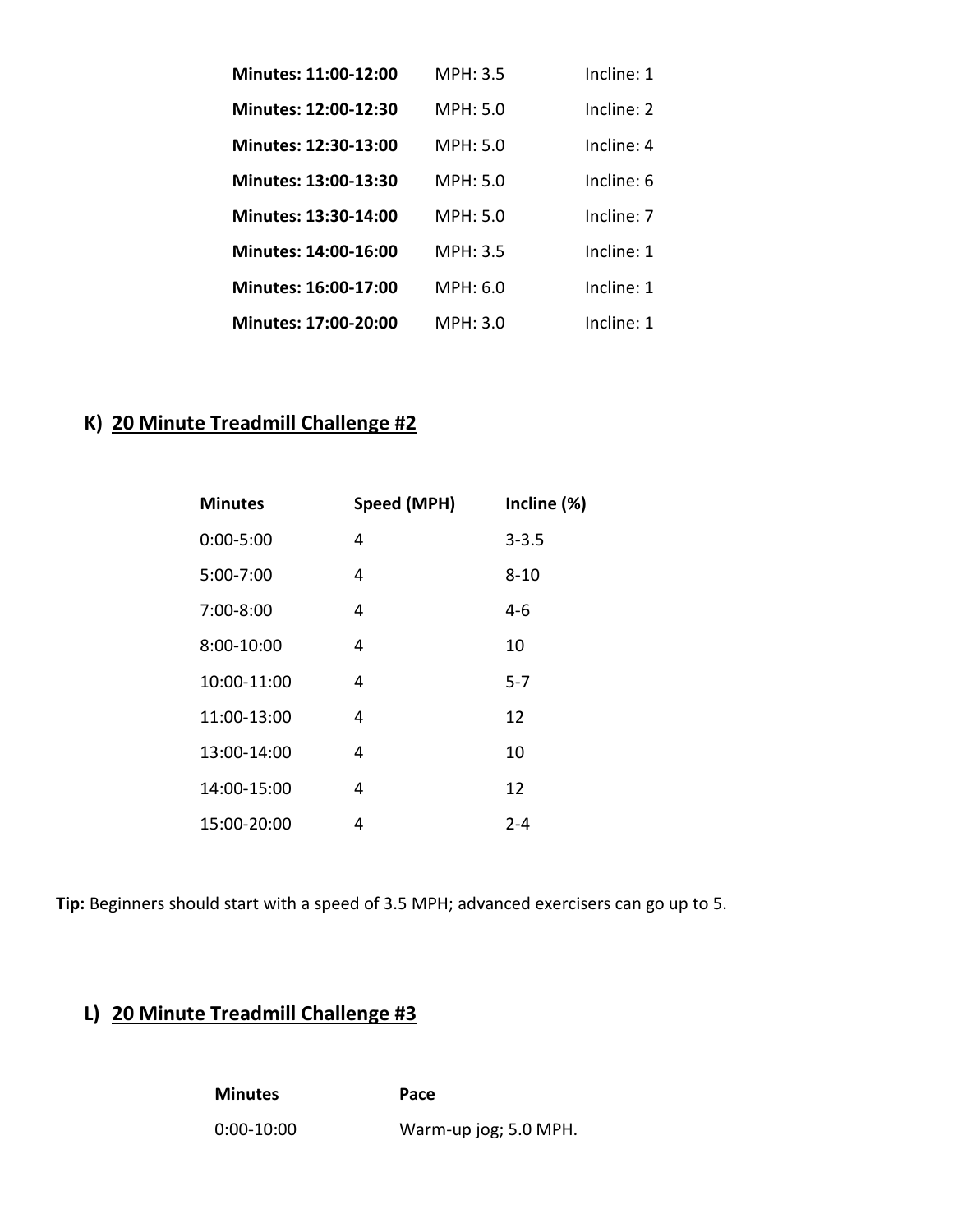| 10:00-10:20     | Sprint at 7.5 MPH.                              |
|-----------------|-------------------------------------------------|
| $10:20 - 11:20$ | Jog at 5.0 MPH.                                 |
| $11:20 - 14:00$ | Repeat minutes 10:00-11:20 twice.               |
| 14:00-17:00     | Jog at 5.0 MPH.                                 |
| $17:00 - 27:00$ | Run at 6.5 MPH.                                 |
| 27:00-31:00     | Jog at 5.0 MPH.                                 |
| 31:00-35:00     | Run at 6.5 MPH.                                 |
| 35:00-39:00     | Jog at 5.0 MPH.                                 |
| 39:00-55:00     | Repeat minutes 31:00-39:00 twice.               |
| 55:00-60:00     | Gradually slow pace to cool down at<br>jog/walk |

## **M)** Climb/Descend Workout

|                | Minutes Speed |             | Incline |                                                                                                                          |
|----------------|---------------|-------------|---------|--------------------------------------------------------------------------------------------------------------------------|
| Warm up        | 2             | 4.0 MPH     | 0       |                                                                                                                          |
| Speed up       | 5             | $4.5 - 6.0$ | 0       | Increase speed by 0.5 each MPH minute until<br>you reach 6.0 MPH; maintain for 2 minutes.                                |
| Climb          | 7             | $4.0 - 4.5$ | 2.0     | Increase incline by 2.0 each minute until you<br>reach 10.0 MPH; stay there for 3 minutes.                               |
| <b>Descend</b> | 1             | 6.0         | 2.0     |                                                                                                                          |
| <b>Sprint</b>  | 4             | Varied      | 2.0     | Sprint (your best effort) for 1 minute, then<br>jog (4.5 MPH); repeat combo, trying to sprint<br>faster the second time. |
| Climb          | 1             | $5.0 - 6.0$ | 4.0     |                                                                                                                          |
| Climb          | 4             | $6.0 - 7.0$ | 4.0     |                                                                                                                          |
| <b>Recover</b> | 1             | $4.0 - 4.5$ | 0       |                                                                                                                          |
| Jog            | 1             | $5.0 - 6.0$ | 0       |                                                                                                                          |
| <b>Sprint</b>  | 2             | Best effort | 0       |                                                                                                                          |
| Cool down      |               | $2.0 - 3.0$ | 0       |                                                                                                                          |

## **N) Quick Bike Calorie Blaster**

Use a stationary bike or bike outside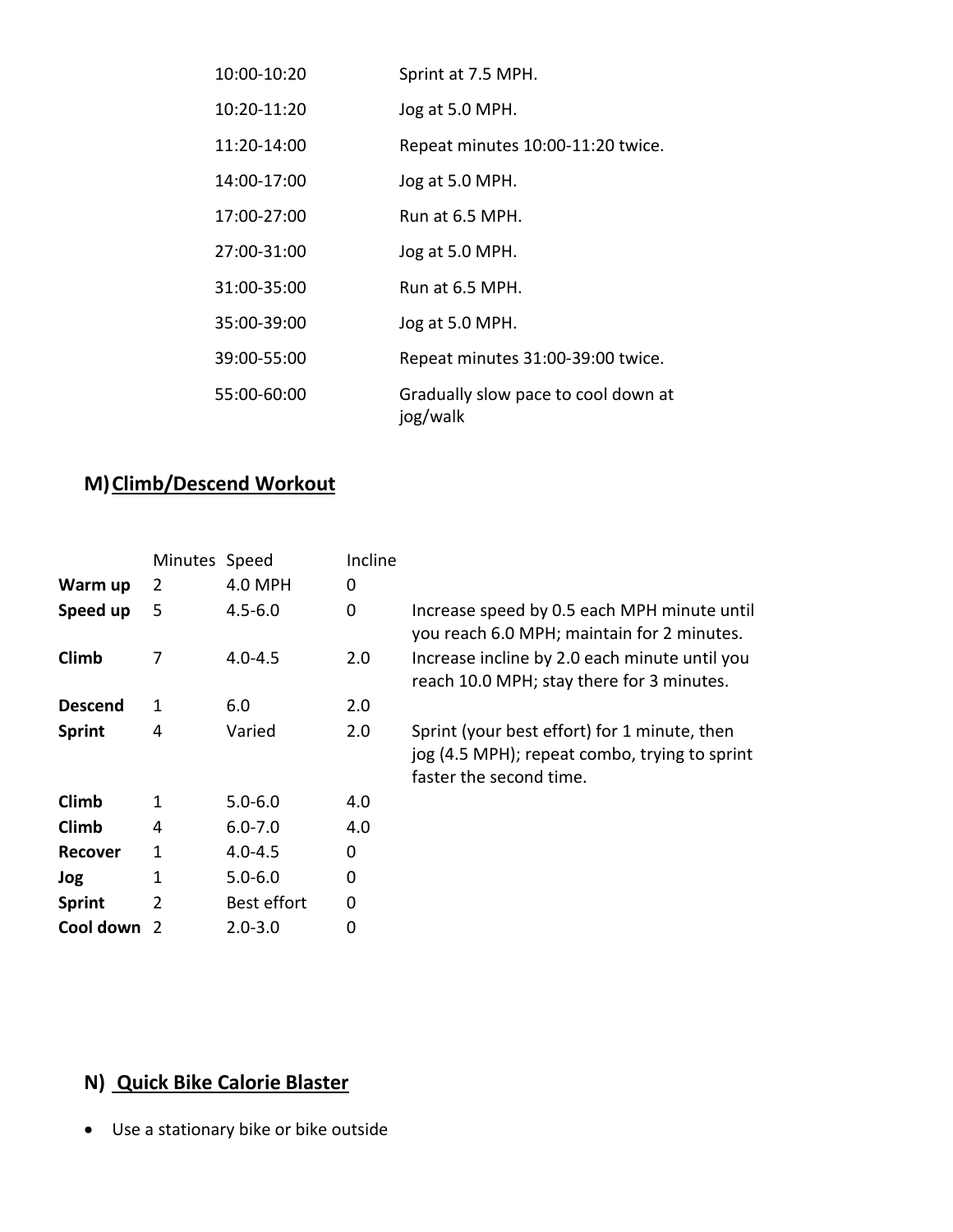| <b>Minutes</b> | <b>Level</b>                                  |
|----------------|-----------------------------------------------|
| 5              | Warm up at an easy level (10 to 12<br>MPH)    |
| 2              | Moderate effort (12 to 14 MPH)                |
| $\overline{2}$ | Easy                                          |
| $\overline{2}$ | Moderately hard (14 to 16 MPH)                |
| $\overline{2}$ | Easy                                          |
| 2              | Hard (16 to 19 MPH)                           |
| $\overline{2}$ | Easy                                          |
| 1              | Hard, then reverse the order back to<br>start |

## **Long Distance Workout Ideas**

#### **A) Long Distance Melt down**

#### **Level 1**

0:00-5:00: Warm up, 3.5 MPH, 0%.

5:00-7:00: Speed-walk, 4.0 MPH, 0%.

7:00-9:00: Run, jog (5.2-6.0 MPH, 0%) or speed-walk (3.8 MPH, 6%).

9:00-33:00: Repeat minutes 5:00-9:00 six more times, alternating 2 minutes of walking with 2 minutes of running or walking on an incline.

33:00-38:00: Cool down, 3.5 MPH, 0%.

#### **Level 2**

0-5:00: Warm up, 3.5 MPH, 0%.

5:00-7:00: Speed-walk, 4.0 MPH, 0%.

7:00-22:00: Run, jog (5.2-6.0 MPH, 0%) or speed-walk (3.8 MPH, 6%).

9:00-39:00: Repeat minutes 5:00-22:00, alternating 2 minutes of walking with 15 minutes of running or walking on an incline.

39:00-45:00: Cool down, 3.5 MPH, 0%.